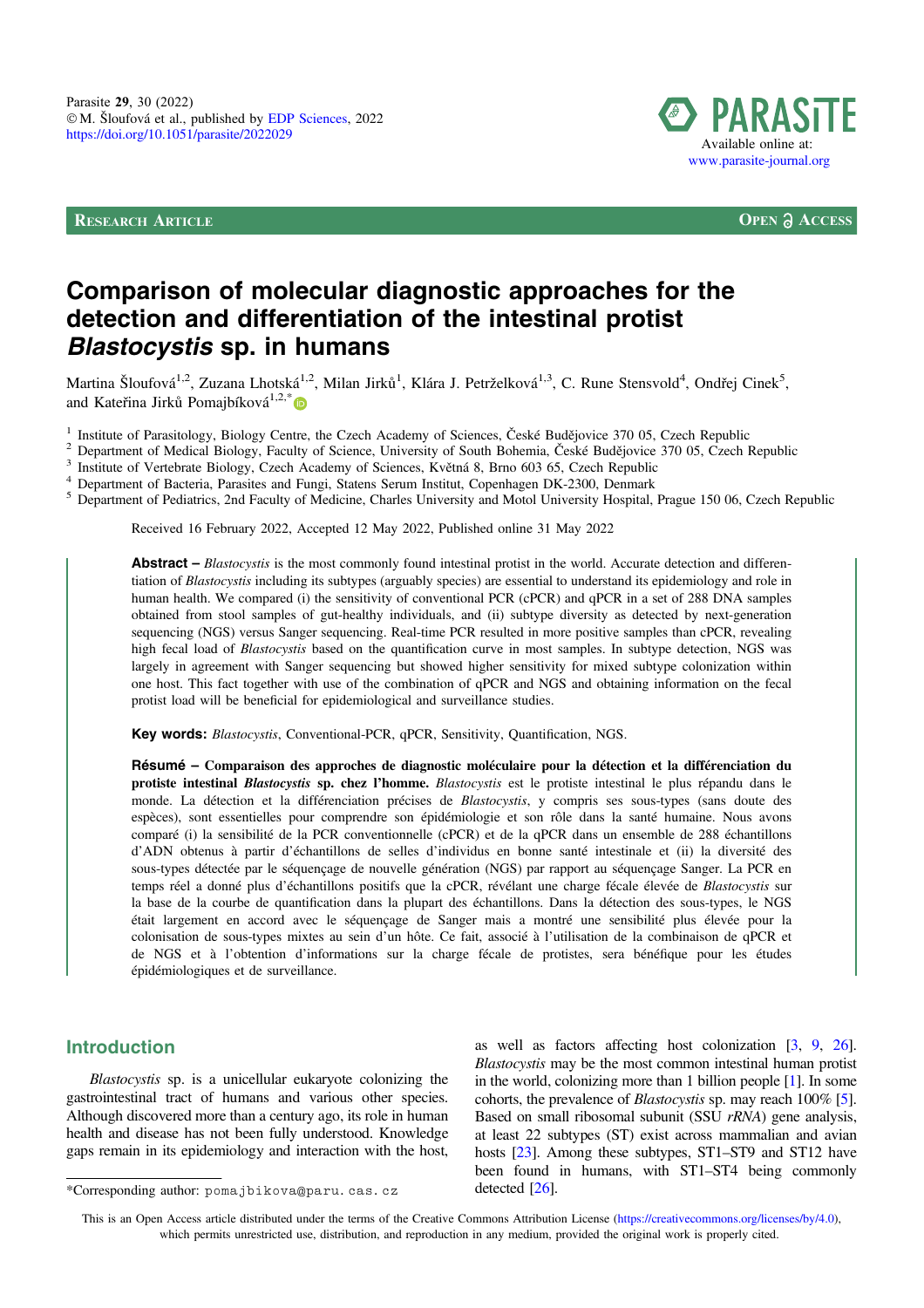Despite the numerous surveys on Blastocystis sp., no consensus has been reached on the choice of method(s) for detection and differentiation of the protist (reviewed in Skotarczak [[22](#page-5-0)]). Moreover, despite the development of molecular approaches, traditional microscopic examination of ova and parasites (O&P) and xenic culturing is still commonly used in laboratories to detect *Blastocystis* [\[12](#page-5-0)]. However, these methods require specialized technicians [[12](#page-5-0)], are less sensitive, and do not provide subtype information [[8](#page-5-0), [24](#page-5-0), [28\]](#page-6-0). Nevertheless, accurate detection and distinction of Blastocystis subtypes is essential to understand the transmission and the role of this protist in human health. Due to their high sensitivity and specificity, molecular methods such as conventional PCR (cPCR) or real-time PCR (qPCR) are often used [\[14](#page-5-0), [22,](#page-5-0) [25\]](#page-5-0). In addition, next-generation sequencing (NGS) is gaining prominence in detection of Blastocystis and its subtypes [[4,](#page-5-0) [17](#page-5-0), [27](#page-6-0)].

The aim of this study was to compare (i) the sensitivity of cPCR and qPCR on a set of DNA samples obtained from stool samples of individuals with no gastrointestinal symptoms, and (ii) subtype diversity detected by cPCR and Sanger sequencing versus NGS.

### Material and methods

#### Ethics statement

The studies involving human participants were reviewed and approved by Ethics Committee of the Biology Center of the Czech Academy of Sciences (reference number: 1/2017). Written informed consent to participate in this study was provided by the participants or their legal guardian/next of kin. All data were anonymized and processed according to valid laws of the Czech Republic (e.g., Act no. 101/2000 Coll and subsequent regulations). In case of the rat tissue used for testing of internal inhibition, we used samples from the experiment approved by the Committee on the Ethics of Animal Experiments of the Biology Centre of the Czech Academy of Sciences (České Budějovice, permit no. 33/2018) and by the Resort Committee of the Czech Academy of Sciences (Prague, Czech Republic) in strict accordance with Czech legislation (Act No. 166/1999 Coll. on veterinary care and on changes of some related laws, and Act No. 246/1992 Coll. on the protection of animals against cruelty), as well as the legislation of the European Union.

#### Methods

In this study, we used 288 DNA samples obtained from fresh stool samples from a cohort created during a previous survey on the prevalence and diversity of *Blastocystis* in a gut-healthy human population in the Czech Republic (for more details on the collection and DNA extraction see Lhotská et al. [[8](#page-5-0)]). We also used data on the positivity rate of Blastocystis sp. resulting from cPCR [[8](#page-5-0)] for comparison with qPCR results obtained in the present study. Here, we applied the diagnostic qPCR protocol published in the study by Stensvold et al. [\[25](#page-5-0)]. The primers target the SSU rDNA fragment of 118 bp, which is detected by a Taqman probe. Samples were processed using a LightCycler LC 480 I (Roche, Basel, Switzerland) with a 96-well block. The cycling conditions consisted of primary denaturation (95 °C/10 min) and 37  $\times$  (95 °C/15 s, 60 °C/30 s, 72  $\degree$ C/30 s). The results of qPCR on *Blastocystis* were then compared with the results of conventional PCR (from Lhotská et al. [[8](#page-5-0)]) using McNemar's test with Yates's correction (0.5). Statistical analysis was performed using the software SciStatCalc 2013 [\(https://scistatcalc.blogspot.com/2013/11/mcnemars-test](https://scistatcalc.blogspot.com/2013/11/mcnemars-test-calculator.html)[calculator.html\)](https://scistatcalc.blogspot.com/2013/11/mcnemars-test-calculator.html).

Positive samples from qPCR were subjected to amplicon NGS to determine Blastocystis subtypes: an informative fragment of SSU rDNA (~450 bp) was amplified, indexed and sequenced on a MiSeq instrument with the Reagent Kit v2,  $2 \times 250$  bp (Illumina, San Diego, CA, USA); this was performed according to the method by Maloney et al. (2019) [[11](#page-5-0)] with minor modifications in Cinek et al. [[4\]](#page-5-0) (for more detail see [Supplementary data 1](https://www.parasite-journal.org/10.1051/parasite/2022029/olm)). These results were compared with the results on subtype diversity described in Lhotská et al. [[8\]](#page-5-0) based on Sanger sequencing. Fecal protist load was estimated based on a quantification curve generated from a dilution series of cultured *Blastocystis* ST3, which was set in the range of  $10^0$  to  $10^5$  cells per one qPCR reaction:  $10^0$ – $10^1$  – mild fecal protist load;  $10^2 - 10^3$  – moderate fecal protist load;  $10^4 - 10^5$  – high fecal protist load [\(Supplementary data 2\)](https://www.parasite-journal.org/10.1051/parasite/2022029/olm). Blastocystis cell counts from culture were calculated using a Bürker's chamber and then serially diluted to obtain aliquots containing  $10^0$ ,  $10<sup>1</sup>$ ,  $10<sup>2</sup>$ ,  $10<sup>3</sup>$ ,  $10<sup>4</sup>$ , and  $10<sup>5</sup>$  cells, which were subsequently subjected to DNA extraction according to Lhotská et al. [\[8](#page-5-0)]. All negative samples were checked for PCR inhibition using addition of foreign DNA (obtained from tissue of experimental rats) and a specific qPCR protocol (commercial primers and Taqman probe for detection of the rat gene for beta-2 microglobulin; ThermoFisher Scientific, Waltham, MA, USA).

#### **Results**

In this study, the prevalence of Blastocystis was determined by qPCR and subsequently compared with the results from cPCR obtained in our previous study Lhotská et al. [[8\]](#page-5-0). In the set of 288 stool samples from the gut-healthy volunteers, the qPCR revealed a prevalence of 29% (83/288; [Table 1\)](#page-2-0) compared to cPCR with the prevalence 24% (71/288). Real-time PCR revealed 12 more positive samples ([Table 1\)](#page-2-0), our results indicate that qPCR is a more sensitive method for detecting *Blastocystis* in stool samples than cPCR ( $p < 0.05$ ;  $\chi^2 = 8.26$ ; [Table 2\)](#page-2-0). There was a discrepancy between these methods for two samples that qPCR evaluated as negative and cPCR as positive ([Table 1](#page-2-0)). No internal inhibition was detected in any of the samples.

We established a quantification curve  $(10^{0} - 10^{5}$  of cells/ 1 qPCR reaction) to evaluate the Blastocystis fecal load in positive samples and to extrapolate different colonization intensities from ct values (ct values are displayed for each sample in [Table 1](#page-2-0)). In more than half of the samples positive in qPCR (52/83), colonization intensities reached  $10<sup>5</sup>$  or more, with the range of ct values ranging from 15 to 20 [\(Table 3\)](#page-2-0). Fecal protist load  $10^3$ – $10^4$  (range of ct values between 21 and 27) was found in 13 samples, and  $10<sup>1</sup> - 10<sup>2</sup>$  (range of ct values between 28 and 32) in 18 samples ([Table 3](#page-2-0)). In the samples positive only in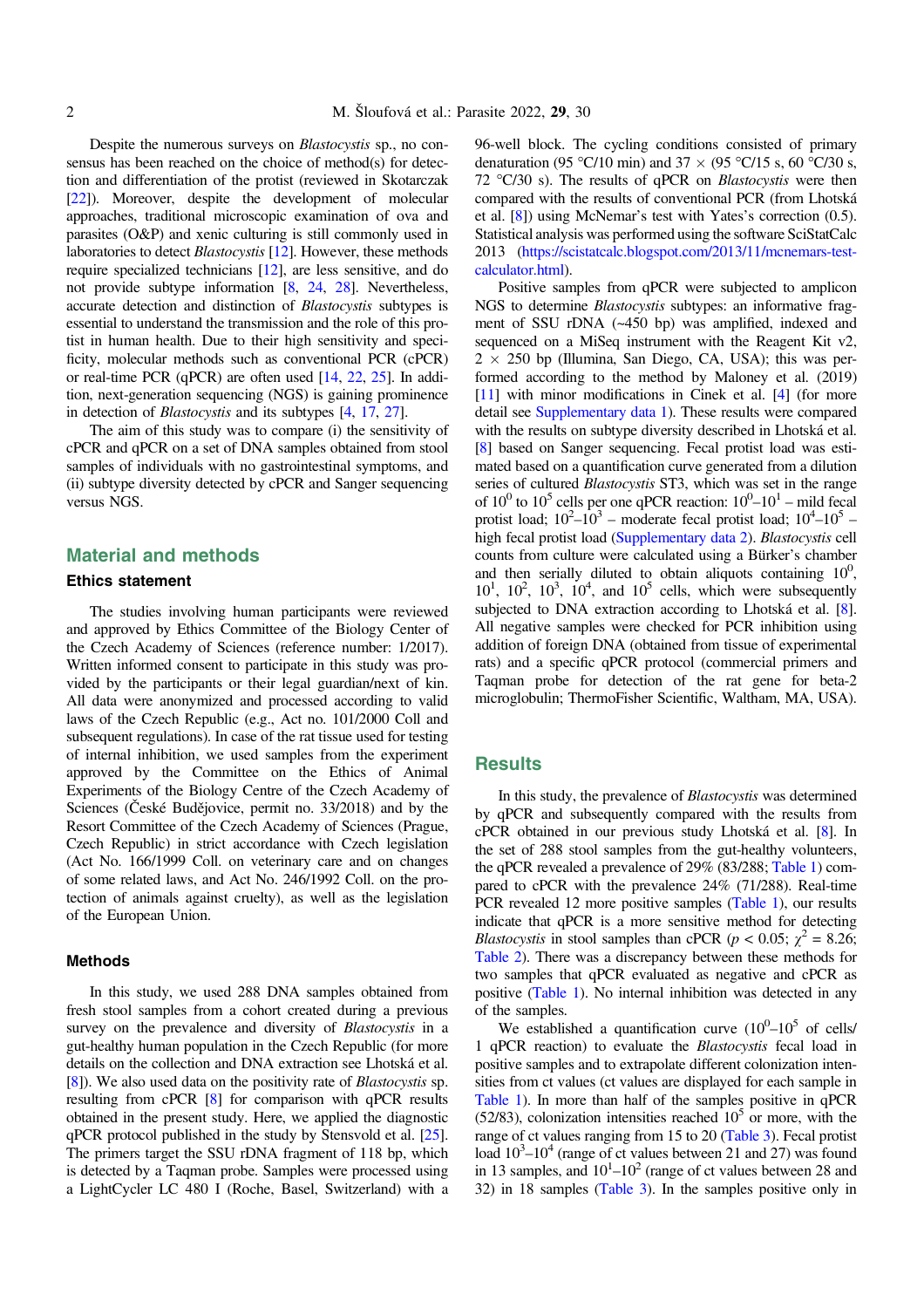<span id="page-2-0"></span>**Table 1.** Comparison of the sensitivity of conventional PCR (cPCR) and qPCR from the entire dataset of human samples  $(n = 288)$ . Evaluation of the success of *Blastocystis* detection by next-generation sequencing (NGS) only in a set of qPCR-positive samples ( $n = 83$ ).

| Sample No.  | Methods   |                  |          |                          | Sample No.  | Methods                  |           |          |            |
|-------------|-----------|------------------|----------|--------------------------|-------------|--------------------------|-----------|----------|------------|
|             | cPCR      | qPCR             | Ct value | <b>NGS</b>               |             | cPCR                     | qPCR      | Ct value | <b>NGS</b> |
| B1          | $\ddot{}$ | $\boldsymbol{+}$ | 15       | $^{+}$                   | B2          | $\ddot{}$                | $\ddot{}$ | 19       | $^{+}$     |
| <b>B13</b>  | $\ddot{}$ | $\ddot{}$        | 15       | $\ddot{}$                | <b>B19</b>  | $\ddot{}$                | $\ddot{}$ | 19       | $\ddot{}$  |
| <b>B24</b>  | $\ddot{}$ | $\ddot{}$        | 15       | $\ddot{}$                | <b>B115</b> | $\ddot{}$                | $\ddot{}$ | 19       | $\ddot{}$  |
| <b>B59</b>  | $\ddot{}$ | $^{+}$           | 15       | $\ddot{}$                | <b>B126</b> | $\ddot{}$                | $^{+}$    | 19       | $\ddot{}$  |
| <b>B68</b>  | $\ddot{}$ | $^{+}$           | 15       | $\ddot{}$                | <b>B184</b> | $\ddot{}$                | $^{+}$    | 19       | $^{+}$     |
| B195        | $\ddot{}$ | $\ddot{}$        | 15       | $\ddot{}$                | <b>B220</b> | $+$                      | $\ddot{}$ | 19       | $\ddot{}$  |
| <b>B201</b> | $\ddot{}$ | $\ddot{}$        | 15       | $\ddot{}$                | <b>B374</b> | $\ddot{}$                | $^{+}$    | 19       | $\ddot{}$  |
| <b>B226</b> | $\ddot{}$ | $^{+}$           | 15       | $\ddot{}$                | B417        | $\ddot{}$                | $^{+}$    | 19       | $^{+}$     |
| <b>B235</b> | $\ddot{}$ | $\ddot{}$        | 15       | $\ddot{}$                | <b>B86</b>  | $\ddot{}$                | $\ddot{}$ | 20       | $\ddot{}$  |
| <b>B312</b> | $\ddot{}$ | $\ddot{}$        | 15       | $\ddot{}$                | <b>B292</b> | $\ddot{}$                | $\ddot{}$ | 20       | $\ddot{}$  |
| <b>B339</b> | $\ddot{}$ | $\ddot{}$        | 15       | $\ddot{}$                | <b>B277</b> | $\ddot{}$                | $^{+}$    | 21       |            |
| <b>B371</b> | $\ddot{}$ | $\ddot{}$        | 15       | $\ddot{}$                | <b>B303</b> | $\ddot{}$                | $^{+}$    | 21       | $^{+}$     |
| <b>B373</b> | $\ddot{}$ | $\ddot{}$        | 15       | $\ddot{}$                | <b>B380</b> | $\ddot{}$                | $\ddot{}$ | 21       | $\ddot{}$  |
| B9          | $\ddot{}$ | $\ddot{}$        | 16       | $\ddot{}$                | <b>B300</b> | $\ddot{}$                | $\ddot{}$ | 22       | $^{+}$     |
| <b>B37</b>  | $\ddot{}$ | $\ddot{}$        | 16       | $\overline{\phantom{0}}$ | <b>B375</b> | $+$                      | $\ddot{}$ | 22       | $\ddot{}$  |
| <b>B42</b>  | $\ddot{}$ | $\ddot{}$        | 16       | $\ddot{}$                | <b>B418</b> | $\ddot{}$                | $^{+}$    | 22       | $\ddot{}$  |
| <b>B45</b>  | $\ddot{}$ | $\ddot{}$        | 16       | $\ddot{}$                | <b>B424</b> | $\ddot{}$                | $^{+}$    | 22       | $\ddot{}$  |
| <b>B49</b>  | $\ddot{}$ | $\ddot{}$        | 16       | $\ddot{}$                | B431        | $\ddot{}$                | $\ddot{}$ | 23       | $+$        |
| <b>B120</b> | $\ddot{}$ | $\ddot{}$        | 16       | $\ddot{}$                | <b>B33</b>  | $\ddot{}$                | $\ddot{}$ | 24       | $\ddot{}$  |
| <b>B225</b> | $\ddot{}$ | $^{+}$           | 16       | $\ddot{}$                | <b>B36</b>  | $\ddot{}$                | $^{+}$    | 24       | $\ddot{}$  |
| <b>B327</b> | $\ddot{}$ | $\ddot{}$        | 16       | $\ddot{}$                | <b>B313</b> | $\ddot{}$                | $\ddot{}$ | 24       | $\ddot{}$  |
| <b>B343</b> | $\ddot{}$ | $\ddot{}$        | 16       | $\ddot{}$                | B365        | $\ddot{}$                | $\ddot{}$ | 24       | $\ddot{}$  |
| <b>B352</b> | $\ddot{}$ | $\ddot{}$        | 16       | $\ddot{}$                | <b>B55</b>  | $\ddot{}$                | $\ddot{}$ | 26       | $\ddot{}$  |
| <b>B364</b> | $\ddot{}$ | $+$              | 16       | $\ddot{}$                | <b>B144</b> |                          | $+$       | 28       | $+$        |
| B412        | $\ddot{}$ | $\ddot{}$        | 16       | $\ddot{}$                | <b>B345</b> | $\ddot{}$                | $^{+}$    | 28       | $+$        |
| <b>B15</b>  | $\ddot{}$ | $\ddot{}$        | 17       | $\ddot{}$                | B405        | $\ddot{}$                | $\ddot{}$ | 29       | $^{+}$     |
| <b>B30</b>  | $\ddot{}$ | $\ddot{}$        | 17       | $\ddot{}$                | <b>B356</b> | $+$                      | $\ddot{}$ | 30       |            |
| <b>B65</b>  | $\ddot{}$ | $\ddot{}$        | 17       | $\ddot{}$                | <b>B372</b> | $\overline{\phantom{0}}$ | $^{+}$    | 31       | $+$        |
| <b>B82</b>  | $\ddot{}$ | $^{+}$           | $17\,$   | $\ddot{}$                | B10         | $\overline{\phantom{0}}$ | $^{+}$    | 32       |            |
| <b>B99</b>  | $\ddot{}$ | $\ddot{}$        | 17       | $\ddot{}$                | <b>B35</b>  | $\overline{\phantom{0}}$ | $\ddot{}$ | 32       |            |
| <b>B113</b> | $\ddot{}$ | $\ddot{}$        | 17       | $\ddot{}$                | <b>B38</b>  | $\overline{\phantom{0}}$ | $\ddot{}$ | 32       |            |
| <b>B185</b> | $\ddot{}$ | $\ddot{}$        | 17       | $\ddot{}$                | <b>B41</b>  | $\overline{\phantom{0}}$ | $\ddot{}$ | 32       | $\ddot{}$  |
| <b>B336</b> | $\ddot{}$ | $\ddot{}$        | 17       | $\ddot{}$                | <b>B50</b>  | <u>.</u>                 | $^{+}$    | 32       |            |
| <b>B341</b> | $\ddot{}$ | $\ddot{}$        | 17       | $\ddot{}$                | <b>B54</b>  | $\overline{\phantom{0}}$ | $\ddot{}$ | 32       |            |
| <b>B353</b> | $\ddot{}$ | $\ddot{}$        | 17       | $\ddot{}$                | <b>B62</b>  |                          | $\ddot{}$ | 32       |            |
| B363        | $\ddot{}$ | $\ddot{}$        | 17       | $\ddot{}$                | <b>B114</b> | $\overline{\phantom{0}}$ | $\ddot{}$ | 32       | $+$        |
| <b>B31</b>  | $\ddot{}$ | $\ddot{}$        | 18       | $\overline{\phantom{0}}$ | <b>B189</b> | $\overline{\phantom{0}}$ | $^{+}$    | 32       |            |
| <b>B224</b> | $\ddot{}$ | $\ddot{}$        | $18\,$   | $\ddot{}$                | <b>B240</b> |                          | $\ddot{}$ | 32       | $^{+}$     |
| <b>B231</b> | $\ddot{}$ | $\ddot{}$        | 18       | $\ddot{}$                | <b>B248</b> | $\overline{\phantom{0}}$ | $\ddot{}$ | 32       |            |
| <b>B393</b> | $\ddot{}$ | $\ddot{}$        | 18       | $\overline{\phantom{0}}$ | <b>B398</b> | -                        | $\ddot{}$ | 32       |            |
| <b>B397</b> | $\ddot{}$ | $^{+}$           | $18\,$   | $\ddot{}$                | B425        | $\ddot{}$                | $^{+}$    | 32       | $^{+}$     |
| B413        | $\ddot{}$ | $+$              | 18       | $\ddot{}$                |             |                          |           |          |            |

Table 2. Comparison of results of qPCR (Stensvold et al., 2012) and conventional PCR [cPCR] (Sciclune et al., 2006) in detection of Blastocystis sp. using McNemar test ( $p < 0.004$ ;  $\chi^2 = 8.265$ ).

|          | qPCR     |          |           |
|----------|----------|----------|-----------|
| cPCR     | Positive | Negative |           |
| Positive | 69       |          | 71(25%)   |
| Negative | 14       | 203      | 217 (75%) |
|          | 83 (29%) | 205(71%) | 288       |

Table 3. Evaluation of fecal load of *Blastocystis* in human samples based on the established quantification curve (set in the range of  $10<sup>0</sup>$ to  $10^5$  cells per 1 qPCR reaction).

| Estimated fecal   | Number of samples/Number of Ct value |           |
|-------------------|--------------------------------------|-----------|
| protist load1     | positive samples                     | range     |
| $10^{1} - 10^{2}$ | 18/83                                | $28 - 32$ |
| $10^3 - 10^4$     | 13/83                                | $21 - 27$ |
| $10^5 - 10^6$     | 52/83                                | $15 - 20$ |

<sup>1</sup> Number of cells per 1 qPCR reaction.

 $qPCR$  ( $n = 12$ ), a very low fecal protist load was found, i.e.,  $10^1 - 10^2$  (Table 3).

Subtype diversity for all 83 qPCR-positive samples was evaluated by NGS, which detected subtypes in 69 samples (69/83; Tables 1 and [4\)](#page-3-0). In case of the presence of one subtype in a sample, the NGS results were consistent with our previous results based on Sanger sequencing [\[8\]](#page-5-0). In fact, the major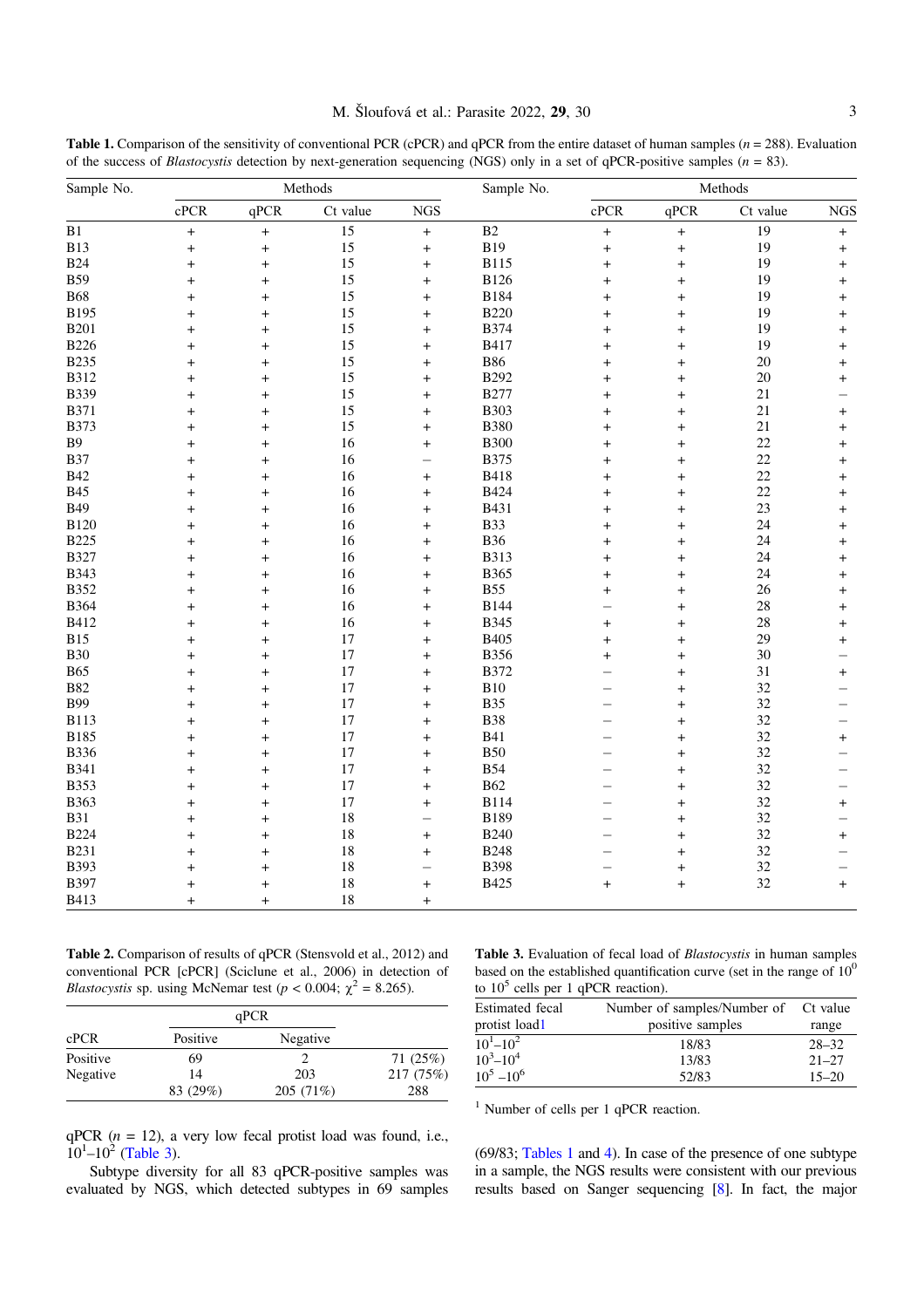### <span id="page-3-0"></span>4 M. Šloufová et al.: Parasite 2022, 29, 30

Table 4. Comparison of Blastocystis subtype data in a set of 83 qPCR-positive samples obtained by Sanger sequencing (results obtained in previous study Lhotská et al., 2020) and next-generation sequencing (NGS).

| Sample No.  | Subtype                  |                      | Sample No.  | Subtype           |                          |
|-------------|--------------------------|----------------------|-------------|-------------------|--------------------------|
|             | Sanger sequencing        | <b>NGS</b>           |             | Sanger sequencing | <b>NGS</b>               |
| B1          | ST <sub>3</sub>          | ST <sub>3</sub>      | <b>B225</b> | ST <sub>1</sub>   | ST <sub>1</sub>          |
| B2          | ST <sub>1</sub>          | ST <sub>1</sub>      | <b>B226</b> | ST <sub>1</sub>   | ST <sub>1</sub>          |
| <b>B</b> 9  | ST <sub>1</sub>          | ST <sub>1</sub>      | <b>B231</b> | ST <sub>3</sub>   | $ST3 + ST1$              |
| <b>B10</b>  | $\equiv$                 | $\equiv$             | <b>B235</b> | ST <sub>3</sub>   | ST <sub>3</sub>          |
| <b>B13</b>  | ST <sub>1</sub>          | ST1                  | <b>B240</b> | $\qquad \qquad -$ | ST <sub>3</sub>          |
| <b>B15</b>  | ST <sub>3</sub>          | ST <sub>3</sub>      | <b>B248</b> | $\bar{ }$         |                          |
| <b>B19</b>  | ST <sub>3</sub>          | ST <sub>3</sub>      | <b>B277</b> | ST7               | $\qquad \qquad -$        |
| <b>B24</b>  | ST <sub>6</sub>          | ST <sub>6</sub>      | <b>B292</b> | ST7               | ST7                      |
| <b>B30</b>  | ST <sub>3</sub>          | ST <sub>3</sub>      | <b>B300</b> | ST <sub>4</sub>   | ST <sub>4</sub>          |
| <b>B31</b>  | ST <sub>3</sub>          | $\equiv$             | <b>B303</b> | ST7               | ST7                      |
| <b>B33</b>  | ST <sub>3</sub>          | ST <sub>3</sub>      | <b>B312</b> | ST <sub>3</sub>   | ST <sub>3</sub>          |
| <b>B35</b>  | $\equiv$                 | $\equiv$             | <b>B313</b> | ST <sub>3</sub>   | ST <sub>3</sub>          |
| <b>B36</b>  | ST <sub>1</sub>          | ST <sub>1</sub>      | <b>B327</b> | ST <sub>2</sub>   | ST <sub>2</sub>          |
| <b>B37</b>  | ST <sub>2</sub>          | $\qquad \qquad -$    | <b>B336</b> | ST <sub>3</sub>   | ST <sub>3</sub>          |
| <b>B38</b>  | $\qquad \qquad -$        | $\equiv$             | <b>B339</b> | ST <sub>1</sub>   | ST <sub>1</sub>          |
| <b>B41</b>  | $\overline{\phantom{m}}$ | ST <sub>3</sub>      | <b>B341</b> | ST <sub>3</sub>   | ST <sub>3</sub>          |
| <b>B42</b>  | ST <sub>1</sub>          | ST <sub>1</sub>      | <b>B343</b> | ST <sub>5</sub>   | ST <sub>5</sub>          |
| <b>B45</b>  | ST <sub>1</sub>          | $ST1 + ST7$          | <b>B345</b> | ST <sub>6</sub>   | ST <sub>6</sub>          |
| <b>B49</b>  | ST <sub>1</sub>          | ST <sub>1</sub>      | <b>B352</b> | ST <sub>3</sub>   | $ST3 + ST2$              |
| <b>B50</b>  | $\overline{\phantom{0}}$ | $\qquad \qquad -$    | <b>B353</b> | $ST1 + ST3$       | $ST1 + ST3$              |
| <b>B54</b>  | $\overline{\phantom{0}}$ | $\equiv$             | <b>B356</b> | ST <sub>3</sub>   | -                        |
| <b>B55</b>  | ST <sub>3</sub>          | ST <sub>3</sub>      | <b>B363</b> | ST <sub>3</sub>   | ST <sub>3</sub>          |
| <b>B59</b>  | ST <sub>4</sub>          | ST <sub>4</sub>      | <b>B364</b> | ST <sub>3</sub>   | $ST3 + ST2$              |
| <b>B62</b>  | $\equiv$                 | $\equiv$             | B365        | ST7               | $ST7 + ST3$              |
| <b>B65</b>  | ST <sub>4</sub>          | ST <sub>4</sub>      | <b>B371</b> | ST <sub>4</sub>   | ST <sub>4</sub>          |
| <b>B68</b>  | ST <sub>3</sub>          | ST <sub>3</sub>      | <b>B372</b> | $\equiv$          | ST <sub>4</sub>          |
| <b>B82</b>  | ST <sub>2</sub>          | $\operatorname{ST2}$ | <b>B373</b> | ST <sub>4</sub>   | ST <sub>4</sub>          |
| <b>B86</b>  | ST <sub>3</sub>          | ST <sub>3</sub>      | <b>B374</b> | ST <sub>2</sub>   | ST <sub>2</sub>          |
| <b>B99</b>  | ST <sub>3</sub>          | ST <sub>3</sub>      | <b>B375</b> | ST1               | ST <sub>1</sub>          |
| <b>B113</b> | ST <sub>2</sub>          | ST <sub>2</sub>      | <b>B380</b> | ST <sub>3</sub>   | ST <sub>3</sub>          |
| <b>B114</b> | $\equiv$                 | ST <sub>2</sub>      | <b>B393</b> | ST7               | $\overline{\phantom{0}}$ |
| <b>B115</b> | ST7                      | ST7                  | <b>B397</b> | ST <sub>2</sub>   | ST <sub>2</sub>          |
| <b>B120</b> | ST <sub>1</sub>          | ST <sub>1</sub>      | <b>B398</b> | $\equiv$          | $\equiv$                 |
| <b>B126</b> | ST <sub>6</sub>          | ST <sub>6</sub>      | <b>B405</b> | ST <sub>6</sub>   | ST <sub>6</sub>          |
| <b>B144</b> | $\qquad \qquad -$        | ST <sub>5</sub>      | B412        | ST <sub>2</sub>   | ST <sub>2</sub>          |
| <b>B184</b> | ST <sub>3</sub>          | ST <sub>3</sub>      | B413        | ST <sub>4</sub>   | ST <sub>4</sub>          |
| B185        | ST <sub>6</sub>          | ST <sub>6</sub>      | B417        | ST <sub>2</sub>   | ST <sub>2</sub>          |
| B189        | $\equiv$                 | $\qquad \qquad -$    | <b>B418</b> | ST <sub>2</sub>   | ST <sub>2</sub>          |
| B195        | ST <sub>3</sub>          | ST <sub>3</sub>      | <b>B424</b> | ST <sub>3</sub>   | ST <sub>3</sub>          |
| <b>B201</b> | ST <sub>3</sub>          | ST <sub>3</sub>      | B425        | ST <sub>2</sub>   | ST <sub>2</sub>          |
| <b>B220</b> | ST <sub>3</sub>          | ST <sub>3</sub>      | B431        | ST <sub>4</sub>   | ST <sub>4</sub>          |
| <b>B224</b> | ST1                      | ST <sub>1</sub>      |             |                   |                          |

benefit of NGS appears to be in its ability to detect mixed colonizations of different subtypes in one sample. Mixed colonizations were found in five more cases compared to Sanger sequencing, specifically the subtype colonization mix:  $ST1 + ST7$ ,  $ST1 + ST3$ ,  $ST2 + ST3$  (2 $\times$ ),  $ST3 + ST7$  (Table 4). In the case of 12 samples positive only in qPCR with low fecal protist load, NGS detected subtypes in only five samples, namely ST2, ST5, ST3  $(2 \times)$  and ST4 (Table 4).

### **Discussion**

To compare the sensitivity between the two PCR-based approaches for detection of Blastocystis, we used a dataset of 288 human stool samples obtained in the study by Lhotská et al. [[8](#page-5-0)]. Revealing 12 more positive samples, qPCR was the most sensitive method for detection of Blastocystis. The overall prevalence of Blastocystis by qPCR and cPCR was 29% and 24% (Lhotská et al. [\[8\]](#page-5-0)), respectively. Surprisingly, it appears that this is the very first study comparing the sensitivity between the commonly used cPCR protocol [\[20\]](#page-5-0) and qPCR [[25](#page-5-0)] for the detection of *Blastocystis* sp. Previously, some studies showed higher sensitivity of qPCR in comparison with classical methods such as direct-light microscopy or xenic in vitro culture [\[14](#page-5-0), [15,](#page-5-0) [25](#page-5-0)]. The study by Nourrisson et al. [\[14\]](#page-5-0) compared four qPCR protocols for detection of Blastocystis sp. and found that they differed in specificity and sensitivity. Furthermore, the authors recommend the qPCR protocol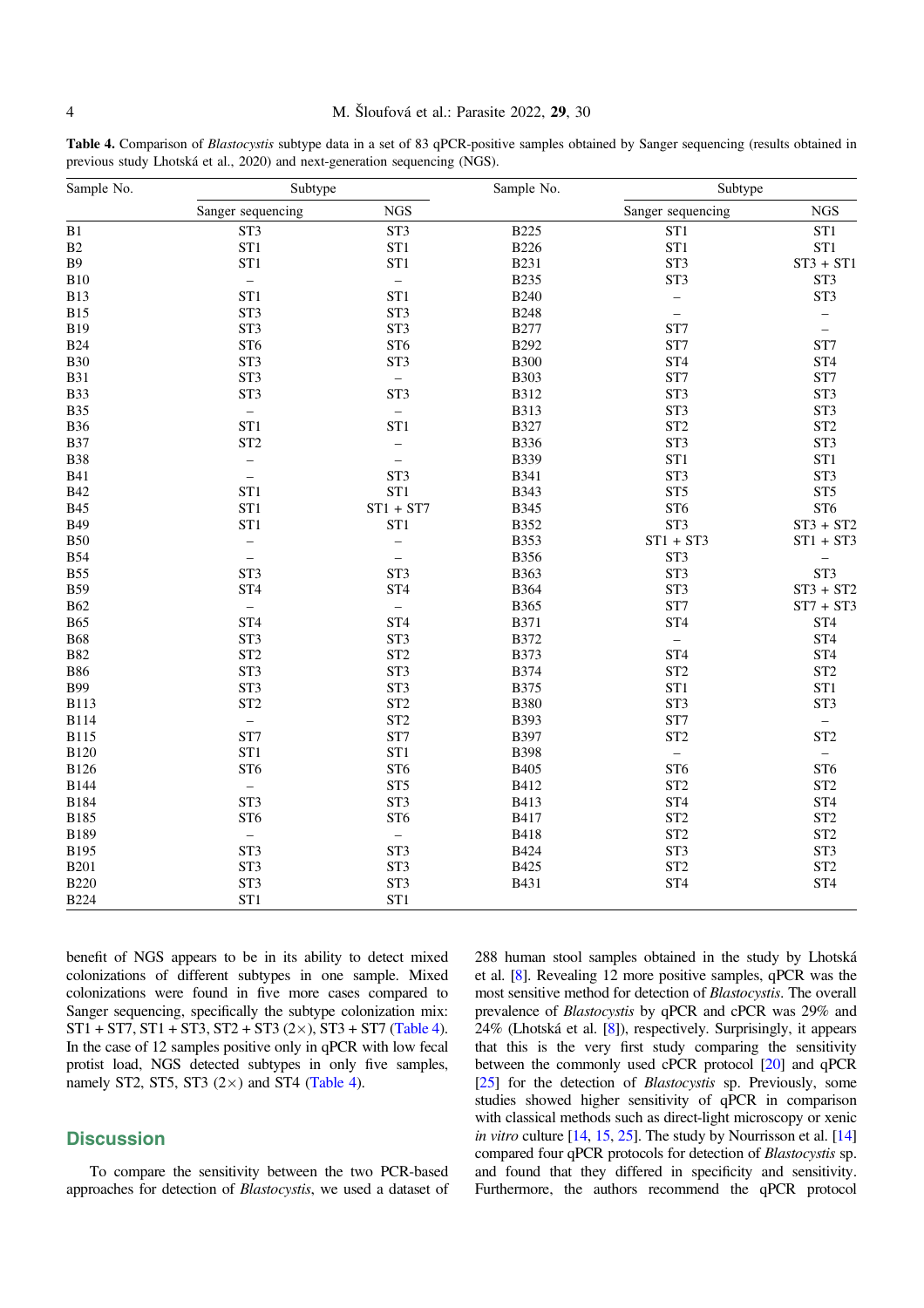Stensvold et al. [\[25](#page-5-0)] for diagnostic purposes and to add another method for subtype identification.

Despite higher sensitivity, qPCR scored two samples as negative, while conventional PCR scored them positive; these two samples were positive for ST3 and ST8. The two falsenegative results by qPCR might be due to the degradation of DNA in the samples due to long-term storage and repeated freeze-thawing cycles of their aliquots. These DNA samples were tested again by cPCR, one sample appears to be negative and one (ST8) showed much less intensive amplicon in the electrophoresis. Alternatively, the qPCR protocol might have limited sensitivity for example for ST8, which was not used in the validation panel by Stensvold et al. [\[25](#page-5-0)], who developed the method. However, the applicability of the primers and probe was validated *in silico* using the alignment in the article's Figure 1 [\[25\]](#page-5-0) with a 100% match to ST8, which means that, at least in theory, the assay should be able to pick up this subtype. In addition, no inhibition was revealed in any sample during inhibition control using the foreign DNA.

The advantage of qPCR-based diagnostic approach is the ability to estimate the fecal load of Blastocystis in colonized humans based on an established quantification curve. Our results in individuals with healthy intestines (i.e., without inflammatory diseases) showed a high fecal Blastocystis load in more than half of the samples. This fecal load ranged in values of order from  $10^5$  to  $10^6$  cells per one qPCR reaction. In the 12 samples scored as positive only by qPCR, low fecal protist load was detected  $(10^1 - 10^2$  cells per sample). A very recent study by Cinek et al. [\[4\]](#page-5-0) quantified Blastocystis in feces of asymptomatic children and adolescents. However, more studies on both healthy humans and patients with inflammatory of functional bowel diseases are warranted [\[13](#page-5-0)]. A comparison of fecal Blastocystis loads between healthy and sick individuals could fundamentally contribute to understanding the role of Blastocystis sp. in the human gut ecosystem and could be important for experimental studies testing the effect of Blastocystis sp. on gut inflammation [[2\]](#page-5-0). It is important to note that the quantification curve for assessing fecal Blastocystis load might be biased by different copy number of the SSU rRNA gene in individual subtypes and life stages of Blastocystis. This could slightly reduce the accuracy of quantification data. However, such data for *Blastocystis* and its subtypes are not yet available. Nevertheless, an approximate determination of Blastocystis fecal load can reveal trends between different human cohorts.

In epidemiological studies on Blastocystis sp. in humans, the identification of its subtypes plays an important role  $[6, 8, 8]$  $[6, 8, 8]$  $[6, 8, 8]$  $[6, 8, 8]$  $[6, 8, 8]$ [16](#page-5-0), [21\]](#page-5-0). Because different Blastocystis subtypes colonize different hosts and apparently differ in geographical distribution, surveys aimed at subtype determination might help reveal transmission pathways and potential sources of specific subtypes in a particular area. To date, most studies used Sanger sequencing for subtype identification [\[7](#page-5-0), [8,](#page-5-0) [18](#page-5-0)], which may have limitations in detecting mixed subtype colonizations. Here, we subjected all 83 qPCR-positive samples to NGS analysis to determine subtypes. We found that subtype diversity was largely consistent with the results of Sanger sequencing by Lhotská et al. [[8](#page-5-0)], in which Sanger sequencing was used. In 12 samples identified as positive only by qPCR, the NGS revealed subtypes only in five samples which was probably caused by low fecal load of *Blastocystis*. The remaining seven samples were confirmed by Sanger sequencing from qPCR amplicons (118 bp), however, without information about subtypes.

Although epidemiological studies usually describe colonization of an individual with only one subtype of Blastocystis sp. [[8,](#page-5-0) [19,](#page-5-0) [21\]](#page-5-0), mixed subtype colonization appears to be more common [\[17,](#page-5-0) [22](#page-5-0), [29\]](#page-6-0). This situation is in part caused by limitations of some of the current molecular tools, which preferentially amplify the predominant subtypes present in a sample [[11](#page-5-0)]. Here, the NGS-based approach showed higher sensitivity in determining mixed subtype colonization than a combination of methods, such as conventional PCR and Sanger sequencing (for more details see Lhotská et al. [[8\]](#page-5-0)). While Lhotská et al. [[8\]](#page-5-0) revealed a single case of mixed infection, NGS detected five more cases of mixed colonisation.

From a diagnostic point-of-view, our results support the fact that qPCR is the most suitable method for detecting the presence of Blastocystis. NGS alone cannot achieve qPCR sensitivity, mainly due to the known signal crosstalk between individual samples in a sequencing run (e.g., [\[10\]](#page-5-0)). Although this issue can be alleviated by using unique dual indexing, it cannot be eliminated. Therefore, very low read counts do not necessarily indicate presence of the organism. Thus, the role of NGS in Blastocystis diagnostics is primarily in the determination of its subtypes and disentangling mixed colonizations. Of the 83 total qPCR-positive samples, the NGS revealed subtypes in 69 samples.

### **Conclusion**

To understand the epidemiology of Blastocystis sp., it is necessary to establish a gold standard method for detection and subtype differentiation. A review of the Blastocystis literature so far suggests that detection and differentiation has not yet been harmonized [[22](#page-5-0)]. The findings of the present study showed that qPCR is a suitable tool for the highly sensitive detection of Blastocystis sp., and the NGS approach enables accurate assessment of subtype diversity, in particular, mixed subtype colonization. We believe that the combination of these two approaches will be beneficial for future epidemiological surveys and surveillance studies on Blastocystis.

### Conflict of interest

The authors declare that they have no conflict of interest.

Acknowledgements. We thank Oldřiška Kadlecová, Andrea Kašparová, Kristýna Brožová, and Kateřina Poláčková for laboratory assistance. This work was supported financially by grants from the Human Frontiers Science Programme (RGY0078/2015) and from the Czech Science Foundation (22-04837S) to K.J. Pomajbíková, by a grant from the Student Grant Agency (SGA) at the Faculty of Science of the University of South Bohemia to M. Šloufová (in 2021), and by the Ministry of Health of the Czech Republic, a project for the conceptual development of research organization, University Hospital Motol, Prague (00064203) to OC.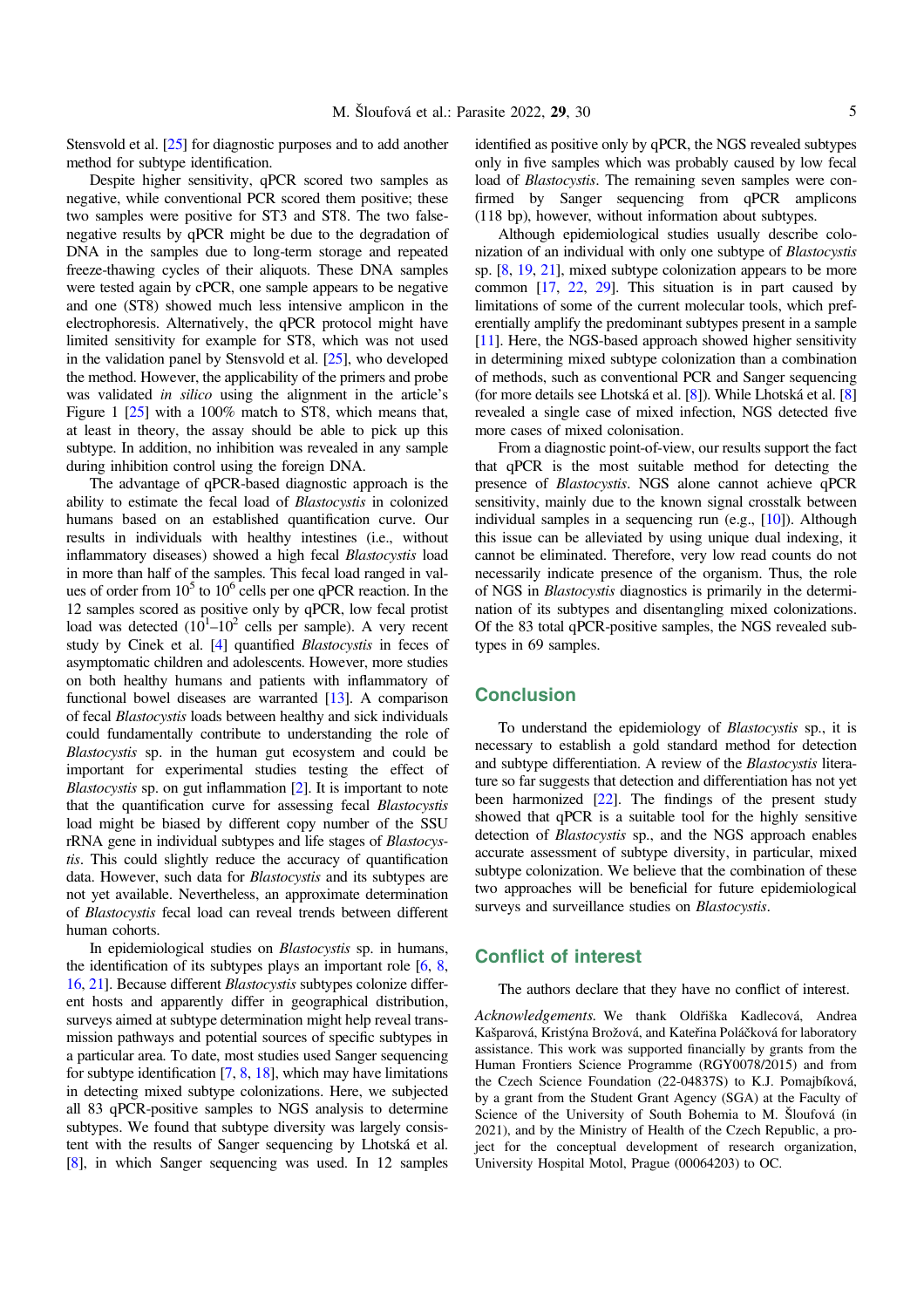### <span id="page-5-0"></span>Supplementary materials

The Supplementary materials of this article are available at <https://www.parasite-journal.org/10.1051/parasite/2022029/olm>.

Supplementary data 1: Detailed description of the next-generation sequencing protocol for Blastocystis.

Supplementary data 2: Quantification curve used in qPCR diagnostic protocol for evaluation of the fecal Blastocystis load in human DNA samples (in LightCycler LC 480 I; Roche, Basel, Switzerland). The curve was set in the range of 100 to 105 cells per 1 qPCR reaction based on the Blastocystis ST3 culture.

#### References

- 1. Andersen LOB, Stensvold CR. 2016. Blastocystis in health and disease: are we moving from a clinical to a public health perspective? Journal of Clinical Microbiology, 54, 524–528.
- 2. Billy V, Lhotská Z, Jirků M, Kadlecová O, Frgelevocá L, Wegener Parfrey L, Jirků-Pomajbíková K. 2021. Blastocystis colonization alters the gut microbiome and in some cases, promotes faster recovery from induced colitis. Frontiers in Microbiology, 12, 641483.
- 3. Chabé M, Lokmer A, Ségurel L. 2017. Gut protozoa: friends or foes of the human gut microbiota? Trends in Parasitology, 33, 925–934.
- 4. Cinek O, Polačková K, Odeh R, Alassaf A, Kramná L, Ibekwe MAU, Majaliwa ES, Ahmadov G, Elmahi BME, Mekki H, Oikarinen S, Lebl J, Abdullah MA. 2021. Blastocystis in the faeces of children from six distant countries: prevalence, quantity, subtypes and the relation to the gut bacteriome. Parasites & Vectors, 14, 399.
- 5. El Safadi D, Gaayeb L, Meloni D, Cian A, Poirier P, Wawrzyniak I, Delbac F, Dabboussi F, Delhaes L, Seck M, Hamze M, Riveau G, Viscogliosi E. 2014. Children of senegal river basin show the highest prevalence of Blastocystis sp. ever observed worldwide. BMC Infection Diseseas, 14, 399.
- 6. El Safadi D, Cian A, Nourrisson C, Pereira B, Morelle C, Bastien P, Bellanger AP, Botterel F, Candolfi E, Desoubeaux G, Lachaud L, Morio F, Pomares C, Rabodonirina M, Wawrzyniak I, Delbac F, Gantois N, Certad G, Delhaes L, Poirier P, Viscogliosi E. 2016. Prevalence, risk factors for infection and subtype distribution of the intestinal parasite *Blastocystis* sp. from a large-scale multi-center study in France. BMC Infection Diseases, 16, 451.
- 7. Haghighi L, Talebnia SE, Mikaeili F, Asgari Q, Gholizadeh F, Zomorodian K. 2020. Prevalence and subtype identification of Blastocystis isolated from human in Shiraz city, southern Iran. Clinical Epidemiology and Global Health, 8, 840–844.
- 8. Lhotská Z, Jirků M, Hložková O, Brožová K, Jirsová D, Stensvold CR, Kolísko M, Jirků-Pomajbíková K. 2020. A study on the prevalence and subtype diversity of the intestinal protist Blastocystis sp. in a gut-healthy human population in the Czech republic. Frontiers in Cellular and Infectious Microbiology, 10, 544335.
- 9. Lukeš J, Stensvold CR, Jirků-Pomajbíková K, Wegener Parfrey L. 2015. Are human intestinal eukaryotes beneficial or commensals? PLoS Pathogens, 11, e1005039.
- 10. MacConaill LE, Burns RT, Nag A, Coleman HA, Slevin MK, Giorda K, Light M, Lai K, Jarosz M, McNeil MS, Ducar MD, Meyerson M, Thorner AR. 2018. Unique, dual-indexed sequencing adapters with UMIs effectively eliminate index cross-talk and significantly improve sensitivity of massively parallel sequencing. BMC Genomics, 19, 30.
- 11. Maloney JG, Molokin A, Santin M. 2019. Next generation amplicon sequencing improves detection of Blastocystis mixed subtype infections. Infection, Genetics and Evolution, 73, 119–125.
- 12. McHardy IH, Wu M, Shimizu-Cohen R, Roger Couturier M, Humphries RM (2014) Detection of intestinal protozoa in the clinical laboratory. Journal of Clinical Microbiology, 52, 712–720.
- 13. Nourrisson C, Scanzi J, Pereira B, NkoudMongo C, Wawrzyniak I, Cian A, Viscogliosi E, Livrelli V, Delbac F, Dapoigny M, Poirier P. 2014. Blastocystis is associated with decrease of fecal microbiotaprotective bacteria: comparative analysis between patients with irritable bowel syndrome and control subjects. PLoS One, 9, e111868.
- 14. Nourrisson C, Brunet J, Flori P, Moniot M, Bonnin V, Delbac F, Poirier P. 2020. Comparison of DNA extraction methods and real-time PCR assays for the detection of Blastocystis sp. in stool specimens. Microorganisms, 8, 1768.
- 15. Poirier P, Wawrzyniak I, Albert A, El Alaoui H, Delbac F, Livrelli V. 2011. Development and evaluation of a real-time PCR assay for detection and quantification of Blastocystis parasites in human stool samples: prospective study of patients with hematological malignancies. Journal of Clinical Microbiology, 49, 975–983.
- 16. Popruk S, Adao DEV, Rivera WL. 2021. Epidemiology and subtype distribution of *Blastocystis* in humans: a review. Infection, Genetics and Evolution, 95, 105085.
- 17. Rojas-Velázquez L, Maloney JG, Molokin A, Morán P, Serrano-Vázquez A, González E, Pérez-Juárez H, Ximénez C, Santin M. 2019. Use of next-generation amplicon sequencing to study Blastocystis genetic diversity in a rural human population from Mexico. Parasites & Vectors, 12, 566.
- 18. Scanlan PD, Stensvold CR, Cotter PD. 2015. Development and application of a Blastocystis subtype-specific PCR assay reveals that mixed-subtype infections are common in a healthy human population. Applied and Environmental Microbiology, 81, 4071– 4076.
- 19. Scanlan PD, Knight R, Song SJ, Ackermann G, Cotter PD. 2016. Prevalence and genetic diversity of Blastocystis in family units living in the United States. Infection, Genetics and Evolution, 45, 95–97.
- 20. Scicluna SM, Tawari B, Clark CG. 2006. DNA barcoding of Blastocystis. Protist, 157, 77–85.
- 21. Seyer A, Karasartova D, Ruh E, Güreser AS, Turgal E, Imir T, Taylan-Ozkan A. 2017. Epidemiology and prevalence of Blastocystis spp. in North Cyprus. American Journal of Tropical Medicine and Hygiene, 96, 1164–1170.
- 22. Skotarczak B. 2018. Genetic diversity and pathogenicity of Blastocystis. Annals of Agricultural and Environmental Medicine, 25, 411–416.
- 23. Stensvold CR, Clark CG. 2020. Pre-empting pandora's box: Blastocystis subtypes revisited. Trends in Parasitology, 36, 229–232.
- 24. Stensvold CR, Arendrup MC, Jespersgaard C, Mølbak K, Nielsen HV. 2007. Detecting Blastocystis using parasitologic and DNA-based methods: a comparative study. Diagnotic Microbiology and Infectious Disease, 59, 303-307.
- 25. Stensvold CR, Ahmed UN, Andersen LOB, Nielsen HV. 2012. Development and evaluation of a genus-specific, probe-based, internal-process-controlled real-time PCR assay for sensitive and specific detection of Blastocystis spp. Journal of Clinical Microbiology, 50, 1847–1851.
- 26. Stensvold CR, Tan KSW, Clark CG. 2020. Blastocystis. Trends in Parasitology, 36, 315–316.